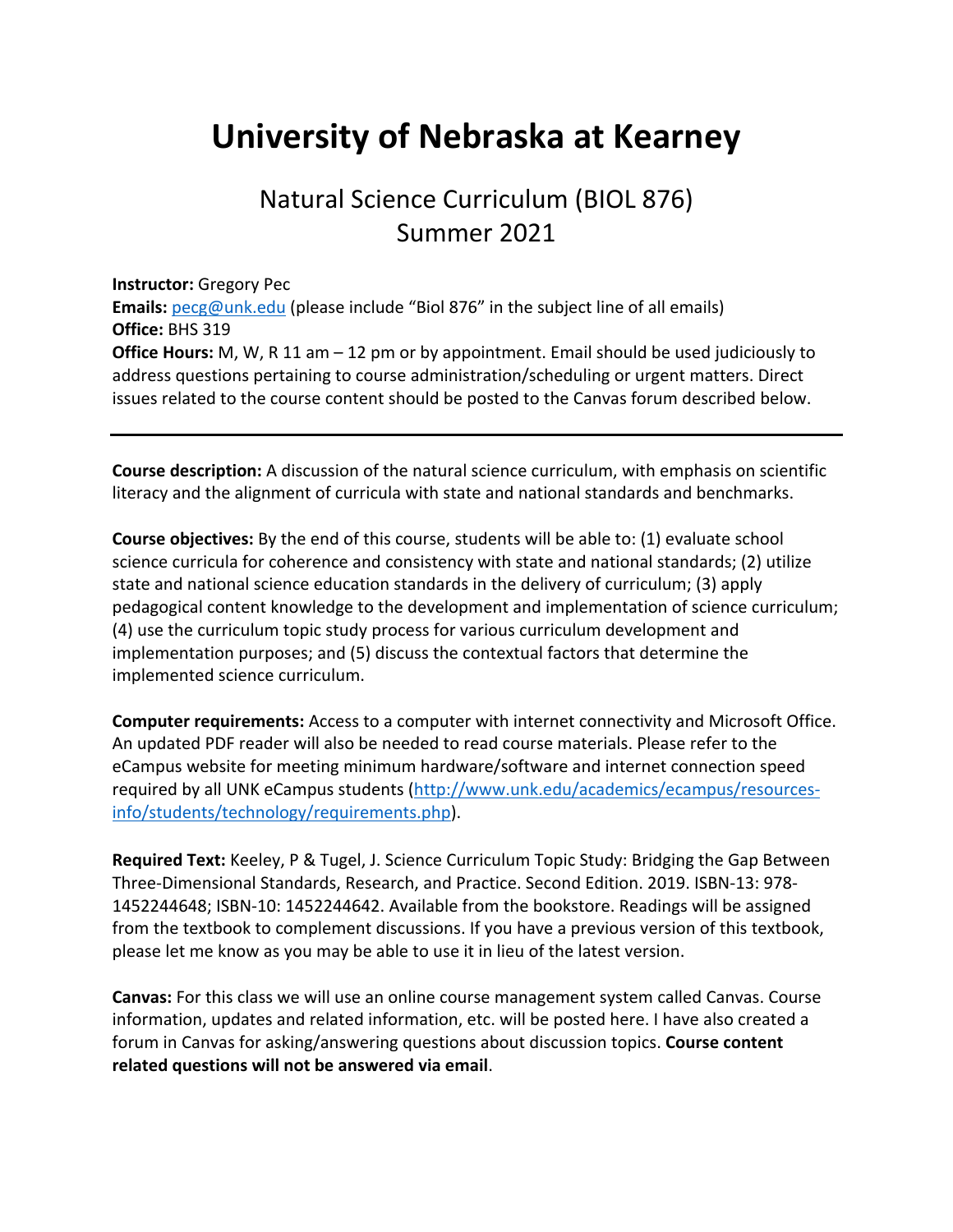**Course structure:** This is a discussion-based graduate course. No lectures will be given by the instructor – instead, my role will be to facilitate discussions and learning. All materials for each week will be posted on Canvas. This is not a self-paced course. You will be expected to keep up with the pace of the course, and the course structure is designed to help with this. If this is your first distance class, you will find that these classes can be fast paced. Everyone in these classes is busy with work, school, and family. I understand, but if you start to fall behind, it may be difficult to catch up. Please do not hesitate to contact me.

#### **Assignments:**

**Reading discussions:** Students will organize into groups of ~3 to lead a discussion on selected reading material. Discussion leaders should briefly outline the major points of the readings and have a list of discussion points and questions ready to stimulate discussion (*see evaluation of group discussion leadership on Canvas*). Discussion boards will begin on Monday and run through to Sunday. Students will be expected to respond to one of the discussion questions posed by the discussion leaders and to other students' comments. This will allow us to talk about the topics and answer any questions that students might have. There will be a total of 6 weeks of discussion, each week being worth 50 points (300 points total). Participation marks will be based on the following criteria:

- (1) For the initial post, you will reply to the question(s) posted by Thursday (30 points).
- (2) The second part of the assignment is to respond to two of your classmates' postings by expanding on what they have written. These responses are due by Sunday (20 points).

Further details will be provided for each discussion board assignment. In addition to this weekly mechanism for student participation, please become familiar with all other such policies on attendance found in the University Graduate catalog

(https://catalog.unk.edu/graduate/academics/academic-regulations/expectations-inthe-classroom/class-attendance/)

**Reflection papers:** Students will choose two out of five different reading reflections, which are intended to capture four major sources of understanding that can inform effective science teaching: (1) the nature of science, (2) the nature of learning, (3) the nature of learners, and (4) the nature of teaching (*see reflection paper information on Canvas)*.

**Curriculum topic study**: Students will select a topic of study and complete one of the six CTS sections (*see CTS information on Canvas*).

**Grading Evaluation:** Grades will be assigned using the standard grading scale for the Department of Biology, as follows: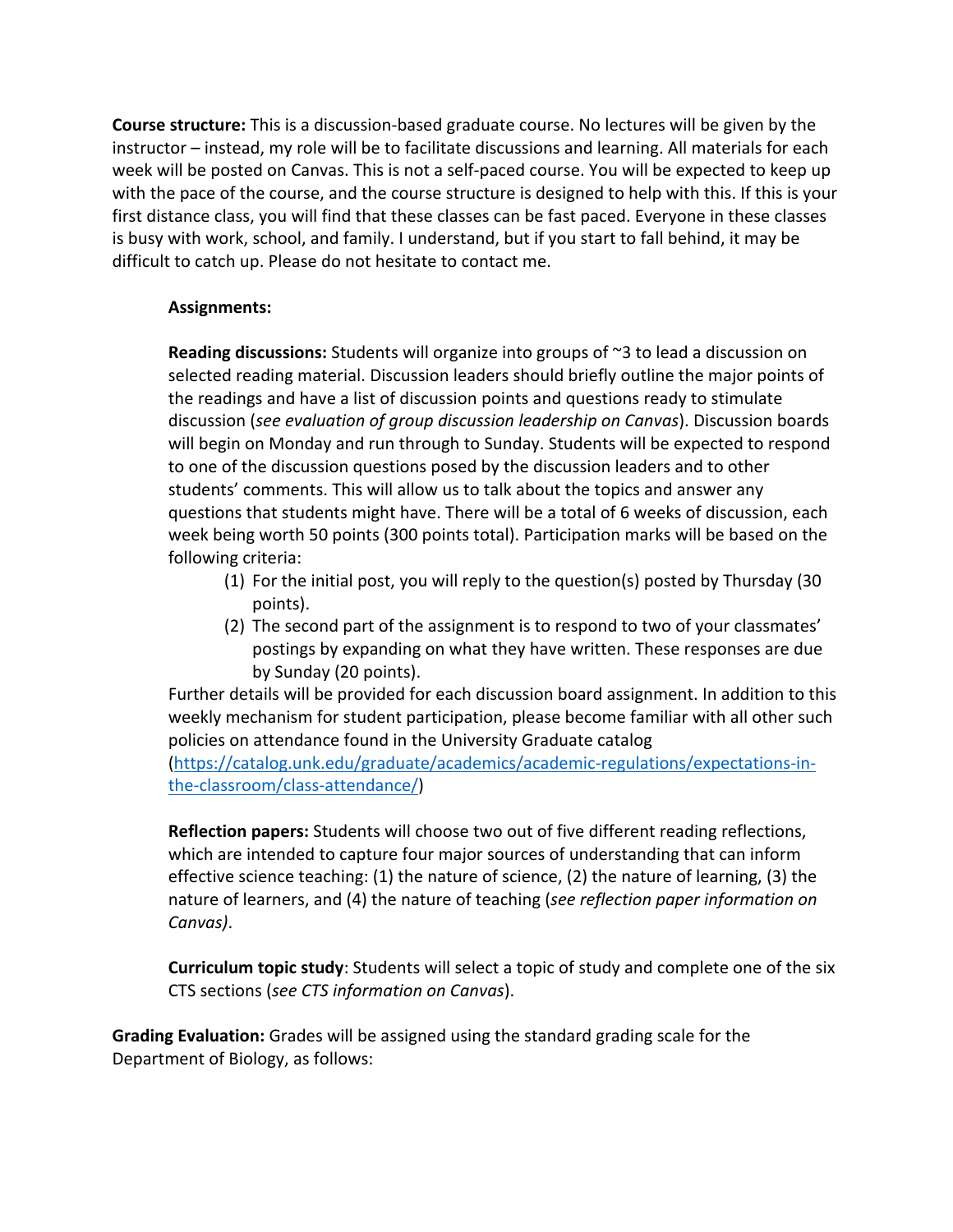A (93-100%), A- (90-92%), B+ (88-89%), B (83-87%), B- (80-82%), C+ (78-79%), C (73-77%), C- (70-72%), D+ (68-69%), D (63-67%), D- (60-62%), and F (below 60%).

| Assignment                              | <b>Points</b> |
|-----------------------------------------|---------------|
| Video introductions                     | 10            |
| Reading discussions (6 wks @ 50 points) | 300           |
| Reflection papers (2 @ 25 points each)  | 50            |
| Curriculum topic study                  | 50            |
| Class total                             | 410           |

#### **Student Responsibilities:**

**Email:** You must use your UNK email to receive any updates associated with the course. As email is a preferred mode of communication for online courses, I make an effort to be timely in my responses. Since I may not always have access to email or be in my office, emails will be answered within 24 hours on weekdays. Emails sent after 3 pm (CST) on Fridays will be answered by the following Monday.

**Marks:** Marks will be posted on the course Canvas page when available. Grading errors must be brought to the attention of the instructor within five days of the marks being released to the class.

**Late Assignments**: Without a valid excuse, any assignment not turned in on time is a late assignment. Late assignments will be docked 10% of the total possible points per day, holidays and weekends excluded.

**Academic Integrity and Academic Honesty:** This course, like all UNK courses, abides by all University policies as outlined in the UNK Student Handbook, which contains the UNK Student Code of Conduct. More information can be found in the University Graduate catalog (https://catalog.unk.edu/graduate/academics/).

**Plagiarism and Cheating:** Anyone found plagiarizing or cheating will receive a 0 for that assignment; subsequent violations will result in referral to the Vice Chancellor for Academic Affairs. Cheating (at any level) is an intolerable behavior that has no place in any scientific, educational, or social activity.

**Policy on Withdraw (W) and Incomplete (I) grades**: Students may not withdraw past the mid-point of a class (i.e. end of the 7th week of a 15-week spring class) unless extenuating circumstances exist, in which case the student may receive a "W". Extenuating circumstances are defined as circumstances that occur AFTER the mid-point of the course and beyond the control of the student which in the judgment of the Vice Chancellor for Academic Affairs, in consultation with the Exceptional Withdrawal Committee, constitute appropriate cause for withdrawal.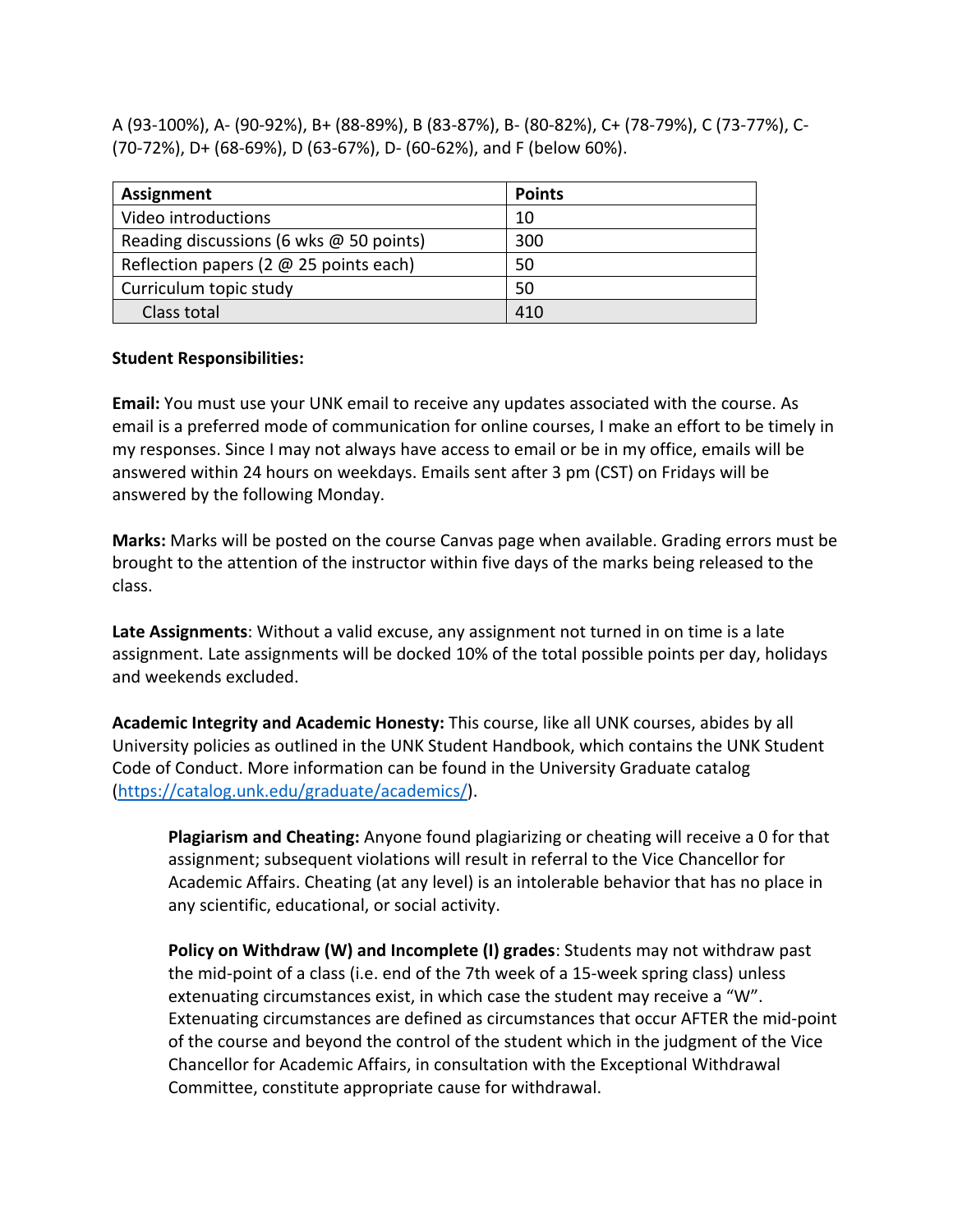Students will receive a "W" on their transcript (which indicates a withdrawal) for classes dropped on or after the first day of the class. A failing grade of "F" will be recorded on the transcript if a student stops attending class and neither officially withdraws from the course prior to the appropriate deadline nor establishes, prior to the end of the class and to the satisfaction of the instructor, that extenuating circumstances prevented completion of the course.

To be considered for an incomplete, a mark of "I" is reserved for conditions in which a student has been unable, due to circumstances beyond his or her control, to complete the course by the end of the term. Unless an extension of time is granted in writing by the Office of Student Records and Registration, an incomplete must be removed within twelve calendar months. If the course work is not completed during this time, then the "I" will convert to an "F" on the student's transcript and cannot be changed other than by re-registering for the course.

If an extension is desired, the student must initiate a written request for a specific time of extension, must exhibit extenuating circumstances beyond his/her control, and must make the request in advance of the twelve-month expiration. The request must be supported by a written endorsement from the course instructor, or the department chairperson in the absence of the instructor and submitted to the Registrar's Office prior to the expiration of the twelve-month period.

**Students with Disabilities:** It is the policy of the University of Nebraska at Kearney to provide flexible and individualized reasonable accommodation to students with documented disabilities. To receive accommodation services for a disability, students must be registered with the UNK Disabilities Services for Students Office, 172 Memorial Student Affairs Building, 308-865-8988 or by email unkdso@unk.edu

**Students Who are Pregnant**: It is the policy of the University of Nebraska at Kearney to provide flexible and individualized reasonable accommodation to students who are pregnant. To receive accommodation services due to pregnancy, students must contact Cindy Ference in Student Health, 308-865-8219. The following link provides information for students and faculty regarding pregnancy rights. http://www.nwlc.org/resource/pregnant-and-parenting-studentsrights-faqs-college-and-graduate-students

**Reporting Student Sexual Harassment, Sexual Violence or Sexual Assault**: Reporting allegations of rape, domestic violence, dating violence, sexual assault, sexual harassment, and stalking enables the University to promptly provide support to the impacted student(s), and to take appropriate action to prevent a recurrence of such sexual misconduct and protect the campus community. Confidentiality will be respected to the greatest degree possible. Any student who believes she or he may be the victim of sexual misconduct is encouraged to report to one or more of the following resources: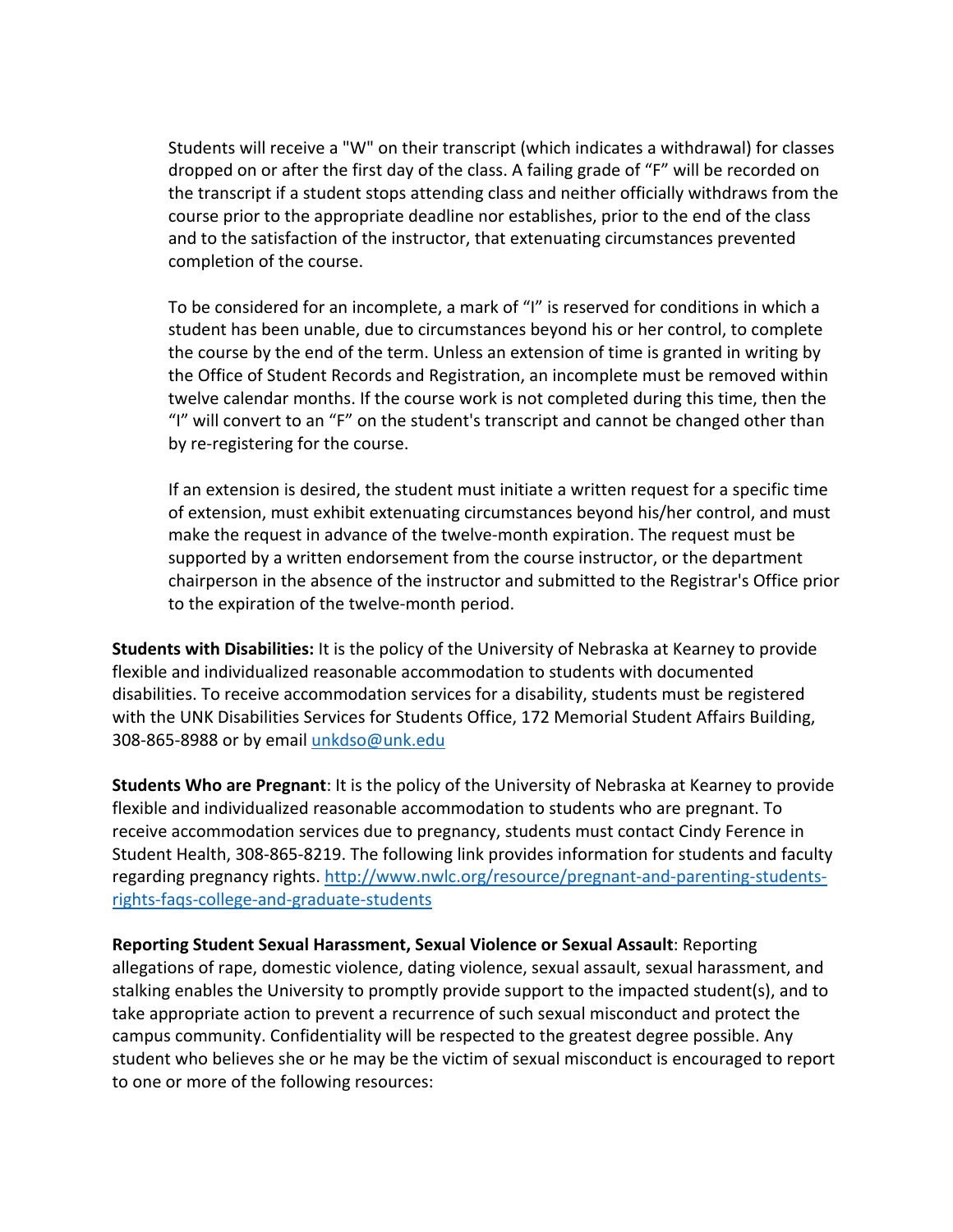#### **Local Domestic Violence, Sexual Assault Advocacy Agency** 308-237-2599

#### **Campus Police (or Security)** 308-865-8911

#### **Title IX Coordinator** 308-865-8655

Retaliation against the student making the report, whether by students or University employees, will not be tolerated.

If you have questions regarding the information in this email please contact **Mary Chinnock Petroski, Chief Compliance Officer (petroskimj@unk.edu or phone 8400).**

**Disclaimer:** Any typographical errors in this Course Outline are subject to change and will be announced on the course Canvas page.